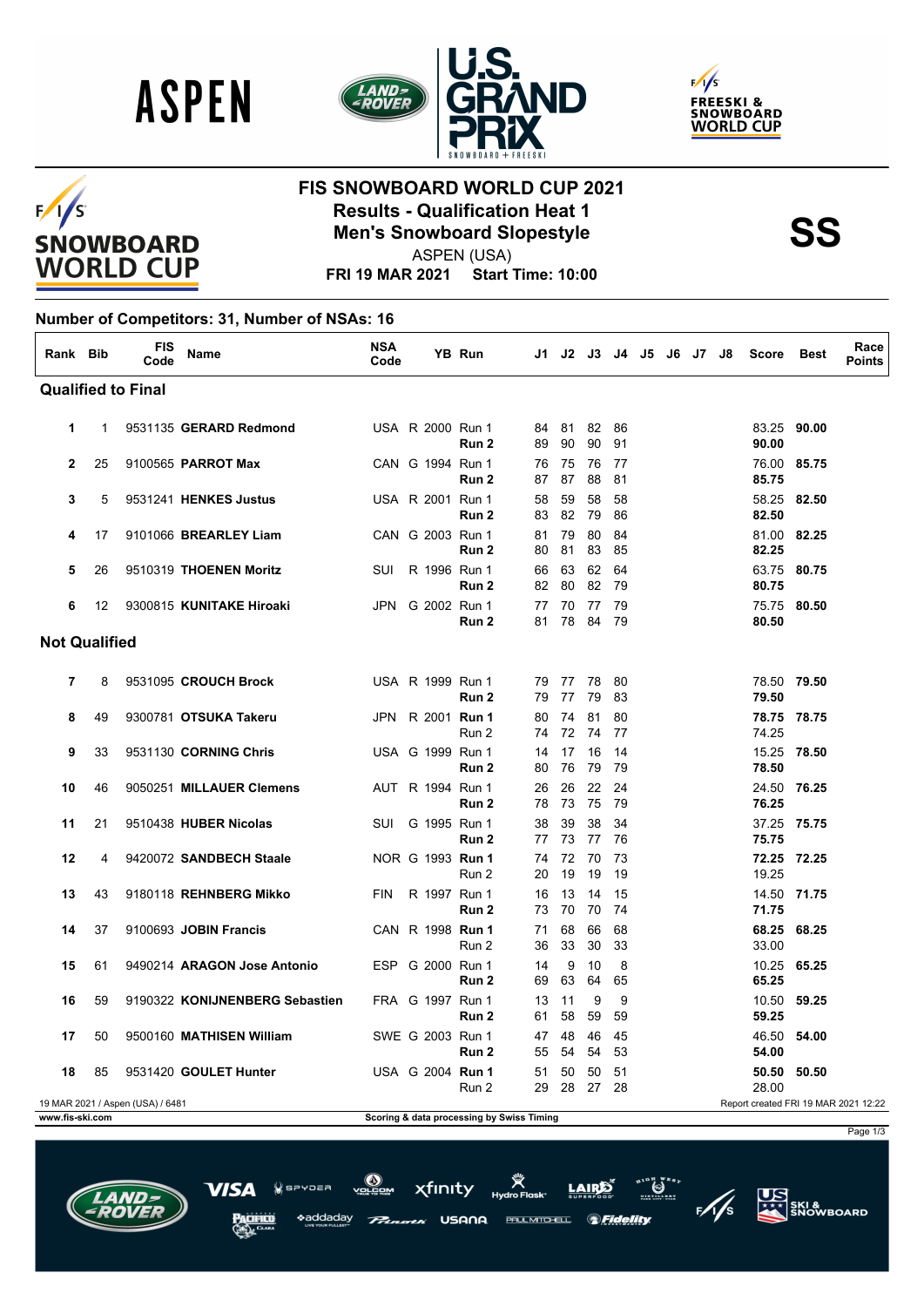







## **FIS SNOWBOARD WORLD CUP 2021 Results - Qualification Heat 1<br>
Men's Snowboard Slopestyle<br>
ASPEN (USA)**

ASPEN (USA)

**FRI 19 MAR 2021 Start Time: 10:00**

| Rank Bib |    | <b>FIS</b><br>Code | Name                         | <b>NSA</b><br>Code |                  | YB Run                         | J1       | J2                   | J3       | J4                   | J5 | J6 | J7 | J8 | Score                | Best        | Race<br><b>Points</b> |
|----------|----|--------------------|------------------------------|--------------------|------------------|--------------------------------|----------|----------------------|----------|----------------------|----|----|----|----|----------------------|-------------|-----------------------|
| 19       | 29 |                    | 9500081 MATTSSON Niklas      |                    | SWE R 1992 Run 1 | Run 2                          | 49<br>21 | 46<br>22             | 48<br>22 | 48<br>18             |    |    |    |    | 47.75 47.75<br>20.75 |             |                       |
| 20       | 67 |                    | 9250023 KRISTJANSSON Marino  | <b>ISL</b>         |                  | 2000 Run 1<br>Run <sub>2</sub> | 35<br>45 | 38<br>44             | 40<br>47 | 39<br>45             |    |    |    |    | 45.25                | 38.00 45.25 |                       |
| 21       | 65 |                    | 9110019 YANEZ Alvaro         | CHI                | G 2002 Run 1     | Run 2                          | 43<br>9  | 42<br>11             | 44<br>9  | 42<br>9              |    |    |    |    | 9.50                 | 42.75 42.75 |                       |
| 22       | 36 |                    | 9510288 BOESIGER Jonas       | <b>SUI</b>         | R 1995 Run 1     | Run 2                          | 40<br>14 | 40<br>10             | 42<br>16 | 41<br>12             |    |    |    |    | 40.75 40.75<br>13.00 |             |                       |
| 23       | 16 |                    | 9200135 VOCKENSPERGER Leon   |                    | GER R 1999 Run 1 | Run <sub>2</sub>               | 17<br>39 | 18<br>38             | 18<br>39 | 18<br>35             |    |    |    |    | 17.75<br>37.75       | 37.75       |                       |
| 24       | 13 |                    | 9300738 HAMADA Kaito         | JPN                | G 1999 Run 1     | Run 2                          | 8<br>37  | $\overline{7}$<br>37 | 11<br>37 | 8<br>36              |    |    |    |    | 8.50<br>36.75        | 36.75       |                       |
| 25       | 66 |                    | 9310011 MILENKOVIC Matija    |                    | SRB G 2001 Run 1 | Run 2                          | 9<br>24  | 3<br>25              | 7<br>27  | 8<br>26              |    |    |    |    | 25.50                | 6.75 25.50  |                       |
| 26       | 9  |                    | 9300723 TOBITA Ruki          |                    | JPN R 1999 Run 1 | Run 2                          | 22<br>19 | 21<br>16             | 24<br>15 | 22<br>12             |    |    |    |    | 15.50                | 22.25 22.25 |                       |
| 27       | 22 |                    | 9420140 TISCHENDORF Fridtjof |                    | NOR R 1997 Run 1 | Run 2                          | 7<br>21  | 5<br>23              | 5<br>19  | 7<br>23              |    |    |    |    | 6.00<br>21.50        | 21.50       |                       |
| 28       | 55 |                    | 9560205 MEKINC Naj           |                    | SLO G 2001 Run 1 | Run 2                          | 15<br>20 | 12<br>19             | 15<br>21 | 14<br>19             |    |    |    |    | 19.75                | 14.00 19.75 |                       |
| 29       | 42 |                    | 9290318 FRAMARIN Loris       | ITA.               | R 1998 Run 1     | Run 2                          | 18<br>17 | 16<br>16             | 13<br>13 | 16<br>15             |    |    |    |    | 15.75<br>15.25       | 15.75       |                       |
| 30       | 30 |                    | 9420143 GJERDALEN Bendik     |                    | NOR R 1998 Run 1 | Run 2                          | 15<br>5  | 14<br>2              | 12<br>6  | 13<br>$\overline{4}$ |    |    |    |    | 13.50<br>4.25        | 13.50       |                       |
| 31       | 19 |                    | 9420129 KLEIVDAL Stian       |                    | NOR R 1997 Run 1 | Run 2                          | 12<br>8  | 10<br>4              | 8<br>8   | 10<br>6              |    |    |    |    | 10.00<br>6.50        | 10.00       |                       |

| Jury                               |                             |            | <b>Technical Data</b>             |                              |            |
|------------------------------------|-----------------------------|------------|-----------------------------------|------------------------------|------------|
| <b>FIS Contest Director</b>        | <b>MORESI Roberto</b>       | <b>FIS</b> | <b>Course Name</b>                | <b>Buttermilk Slopestyle</b> |            |
| <b>FIS Technical Delegate</b>      | <b>STANOVNIK Matevz</b>     | <b>SLO</b> | <b>Start / Finish Elevation</b>   | 2660m / 2545m                |            |
| <b>Head Judge</b>                  | <b>SUMATIC Iztok</b>        | <b>SLO</b> | Vertical Drop / Course Length     | 115m / 528m                  |            |
| <b>Chief of Competition</b>        | LINDSAY Tvler               | <b>USA</b> | <b>Number of Jump Features</b>    | 3                            |            |
| <b>Officials</b>                   |                             |            | <b>Number of Jibbing Features</b> | 3                            |            |
| <b>Chief of Course</b>             | <b>RIOUS Yannick</b>        | <b>USA</b> | Judges                            |                              |            |
| <b>Course Designer and Builder</b> | <b>Buttermilk Park Crew</b> |            | Judge 1                           | <b>LEHMANN Andy</b>          | <b>GER</b> |
|                                    |                             |            | Judge 2                           | VOGAN Gaz                    | <b>GBR</b> |
|                                    |                             |            | Judge 3                           | <b>REGLI Andrin</b>          | SUI        |
|                                    |                             |            | Judge 4                           | <b>RAYMER Max</b>            | <b>USA</b> |
|                                    |                             |            | Judge 5                           | <b>BUCK Manuel</b>           | <b>GER</b> |
|                                    |                             |            | Judge 6                           | <b>KOELKER Mark</b>          | <b>USA</b> |
|                                    |                             |            | Judge 7                           | <b>BETSCHART Markus</b>      | SUI        |
|                                    |                             |            | Judge 8                           | <b>REITSAMER Simon</b>       | <b>AUT</b> |